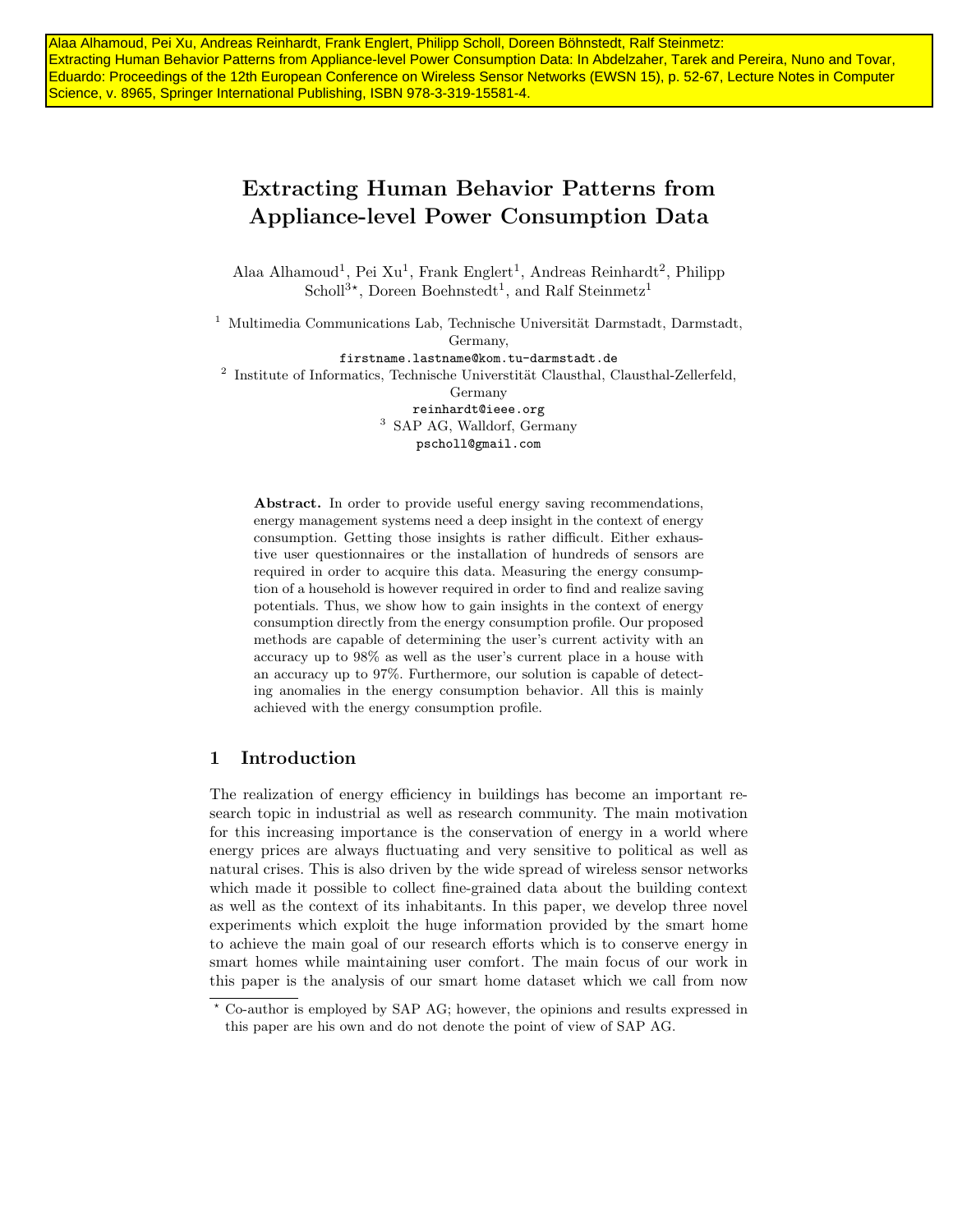on SMARTENERGY.KOM dataset<sup>4</sup>. SMARTENERGY.KOM dataset is a large dataset which contains about 42 million data points of sensor readings and user feedback which we have collected from two smart home environments for the primary purpose of detecting human activities based on wireless sensor networks [2], thus to save unnecessary consumed energy. In the first deployment, a wireless sensor network was deployed for about 82 days. More than 22 million activity related sensor events were generated by corresponding sensors. The duration of deployment 2 was about two months, during which about 20 million sensor readings were recorded. We have used two types of wireless sensor nodes in both deployments. On one hand we deployed Plugwise<sup>5</sup> sensors for sensing the appliance-level power consumption of the household. Each device in the house was connected to a Plugwise sensor which measures the load of the device. On the other hand we deployed Pikkerton<sup>6</sup> sensors for sensing the temperature, brightness as well as the motion in the environment. In both deployments, nine daily user activities were monitored:

Deployment 1: Sleeping, Watching TV, Not at Home, Reading, Eating, Cooking, Working at PC, Making Coffee and Cleaning Dishes.

Deployment 2: Sleeping, Watching TV, Not at Home, Reading, Eating, Making Tea, Listening Radio, Slicing Bread and Ironing.

These activities have been chosen based on the available electrical appliances which can be monitored at home. Some of these activities like "Watching TV" can be directly related to the power consumption. Other activities such as "Sleeping" and "Not at Home" can be indirectly inferred from the power consumption. This list of activities does not necessarily contain all the activities performed by the user at home. Therefore, we have provided the user with the option "Ignore" which implies as a feedback that the user's current activity does not belong to the list of activities provided by us. This option helps preserving the privacy of the user as well by giving her/him the choice whether to report her/his current activity or not. All sensor readings which are related to the option "Ignore" have been excluded from the dataset before conducting our experiments. Based on these two deployments, we have built an activity detection framework which uses the feedback provided by the user to learn his current activity and relate it to the collected sensor readings. The remainder of this paper is structured as follows. Section 2 surveys related research projects whose main focus is the analysis of datasets collected by wireless sensor networks in the context of smart home. In Section 3, we present our novel concept for user localization in indoor environments based on real-time appliance-level power consumption. In Section 4, we analyze the temporal relations between the user activities and examine whether the discovered relations could increase the accuracy of our activity detection framework. In Section 5, we analyze the user's daily power consumption behavior. We conclude the paper in Section 6.

<sup>4</sup> The dataset is available for download under: http://www.kom.tudarmstadt.de/research-results/software-downloads/software/smartenergykom

 $^5$ http://www.plugwise.com/

 $6$  http://www.pikkerton.com/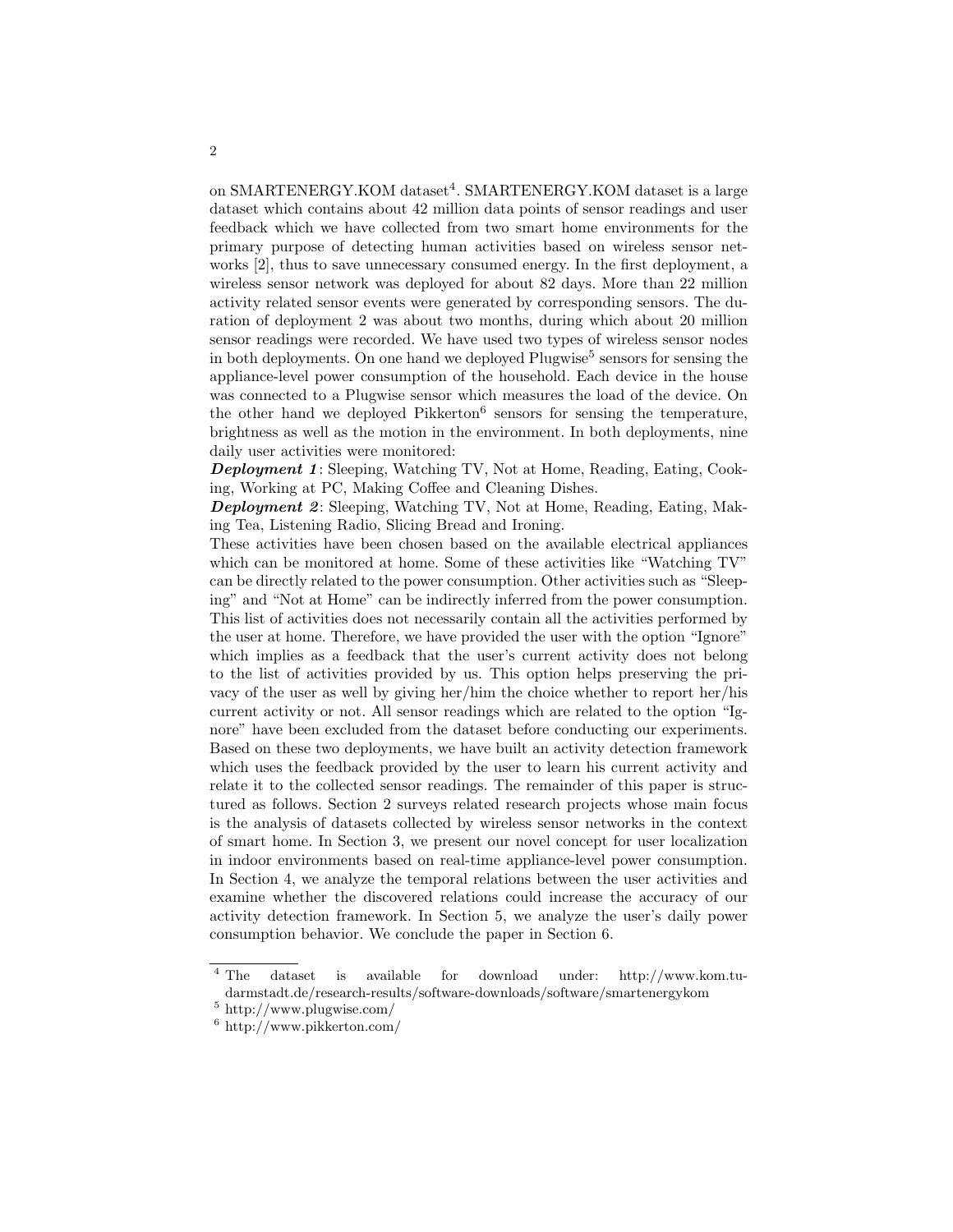# 2 Related Work

In recent years, analyzing datasets collected from wireless sensor networks in smart homes has become of great interest to computer science researchers. This is mainly driven by the great potential offered by these datasets for developing IT services which can improve the life quality as well as the energy efficiency of the smart homes. Data mining techniques have been utilized in order to extract all the possible useful hidden patterns contained in such datasets. In the work of Chen et al. [4], they analyzed a dataset which contains more than 100,000 sensor events collected from two apartments. The primary purpose of their work was to recognize human activities performed in these two apartments and understand the related energy usage. They applied clustering techniques for identifying the normal power consumption patterns, thus to detect abnormal energy usage. Using classification techniques, they trained a model for predicting the energy usage of an inhabitant based on her/his currently performed activities. Another example is given by Hoque et al. [8], where 26 days of activity related sensor events collected from a single resident home is analyzed. Based on the hypothesis that each activity will trigger a set of specific sensors, they applied pattern mining to find all simultaneously fired sensors. In the next step, different to [4], clustering is used for discovering events based on previously extracted patterns. Besides, they utilized clustering for labeling the instances. Finally, they build a classification model for recognizing the activities. Fogarty et al. [6] analyzed 3.4 million sensor readings from a home shared by two adults. Their goal was to detect water usage related activities by configuring microphone based sensors that listen for the water flow into and out of a home. They applied the classification algorithm support vector machine to train a model for recognizing different types of water usage. Fluctuations of sound waves returned by the sensors are considered as features for training the classification model. Activated sensors together with their temporal characteristics are then combined to form patterns for identifying the activities. Different from the aforementioned research projects, our analysis is conducted on a much larger dataset. Moreover, the three experiments conducted in our work have not been covered by any of these research works although similar data mining techniques are utilized.

# 3 Sensing Power Consumption For User Localization

User localization has always been one of the central challenges in the design of smart home environments. A wide variety of sensors such as Passive Infrared sensors can be used in order to achieve this goal. Currently, the usage of electricity consumption data for occupancy detection started to gain attention among the research community as we see in [11] where the authors used the data collected from smart meters for the purpose of occupancy detection. This leads us to the idea of utilizing new kind of sensors for user localization in smart home, namely the appliance-level power sensors which sense the power consumption of individual household appliances. Therefore, in this paper we examine the usage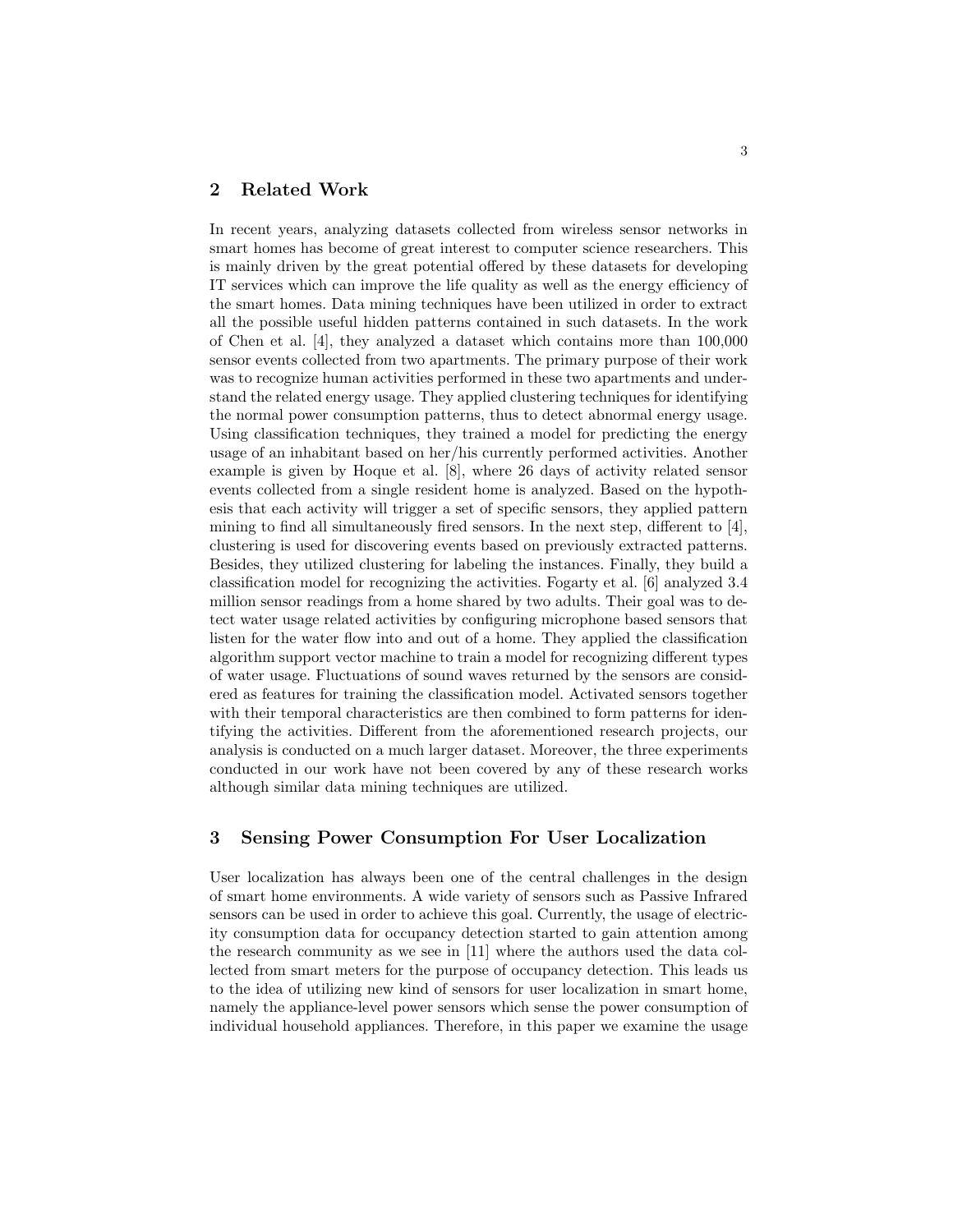of these sensors for the purpose of user localization in smart home where we aim at localizing users with a better resolution than shown in [11]. Usually, users perform specific activities in specific places, such as cooking in the kitchen, sleeping in the sleeping room and so on. Therefore, each activity is associated with certain appliances which consume energy during this activity. In other words, by knowing the devices which are consuming energy, we can infer the location of the user in the smart home. In order to verify this theory, we use supervised learning techniques where the input of the classification model will be the user's real-time appliance-level power consumption and the output is the location of the user. In the following sections, we explain the construction of the training set for the supervised learning model and we evaluate the accuracy of this model.

#### 3.1 Construction of The Training Set

The first step in supervised learning is to construct a training set for building the classification model. As mentioned before, each user's location in the smart home is accompanied with a set of sensor readings representing the real-time appliance-level power consumption. These sensor readings represent the input for the supervised learning model along with the labels which represent the user's location. Sensor readings were recorded every ten seconds during the deployment. However, activities normally last for several minutes or even hours e.g. sleeping. In other words, if we directly construct a training set from these sensor readings, the size of the training set will be extremely large leading to an inefficient model construction. Therefore, we need to reduce the size of the training set without affecting the accuracy of the trained classification model. To this end, we divide the whole time series of sensor readings into timeslots of two minutes. We chose the period of two minutes as it helps achieving a good accuracy while minimizing the overlapping between activities in one timeslot. Then, for each sensor, we extracted its maximum value in each timeslot as one feature for constructing the feature vector. This means, every two minutes will represent a training instance in which the features are the maximum values of sensor readings during this timeslot. In order to provide the labels of the training instances, we relied on the user feedback which informs us about the user current activity. By knowing the current user activity, we can infer the current location of the user, because each activity is performed in one and only one location. The labeling process mainly relies on the time interval between one activity and the next activity, namely the duration of each activity. Therefore, by examining in which time interval the timestamp of an instance is falling into, we can assign the location of the corresponding activity in that time interval to the instance. The final generated form of the instances is shown in Eq. 1, where  $S_{n,max}(slot_i)$  means the maximum sensor value of sensor  $n$  in *i*th timeslot, and  $m$  is the total number of timeslots. Therefore, the training set is composed by a set of such instances  $I_1, I_2, \ldots, I_m$ .

$$
Ii = \langle S_{1,max} (slot_i), S_{2,max} (slot_i), ..., S_{n,max} (slot_i),
$$
  
\n
$$
Class (slot_i) > i \in [1, m]
$$
\n
$$
(1)
$$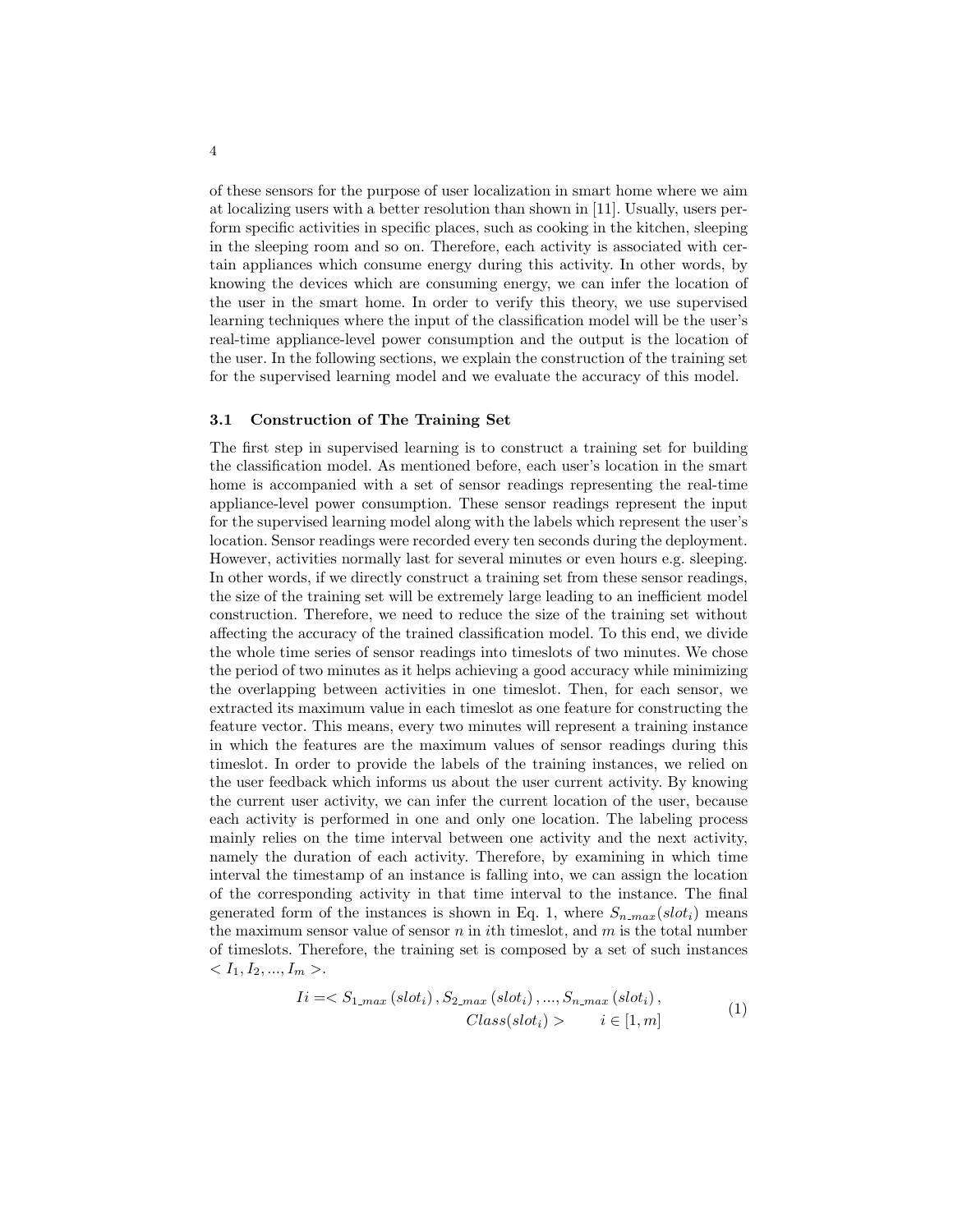#### 3.2 Building and Evaluation of The Classification Model

After obtaining the training instances, we built the prediction model for both deployments by applying the random forest classifier provided by Weka [7]. We have chosen the random forest algorithm as it proved to be the most suitable algorithm for our dataset as well as other datasets similar to it as shown in [5][16]. In order to find a good balance between accuracy and size of model e.g. to prevent overfitting the model, we first build the model with training instances of one week and then accumulate the training set by one week data points each testing. This is necessary as in real-life deployments, the learning phase should be as short as possible. Both deployments have the following four locations to be predicted, by "Outside", we refer to the instances where the user was not at home:

Deployment 1: Kitchen, Living room, Work area, Outside.

Deployment 2: Kitchen, Living room, Sleeping room, Outside.

To evaluate the built model, we apply10-folds cross validation [12] which partitions the training set into 10 subsets and always uses one subset to test the model built upon the remaining 9 subsets. This process is repeated 10 times and produces a mean accuracy over all rounds. Figure 1(a) demonstrates the accuracy of



Fig. 1. Accuracy of location recognition model built for deployment 2.

the model built for deployment 2. As we can see in the figure, the random forest algorithm reaches its highest accuracy, namely 85.5% with a training set of 8 weeks. However, we can conclude from the figure that a training set of 2 weeks is already sufficient for acquiring a high accuracy. This conclusion is based on the fact that the accuracy only rises about 2.5% when the number of weeks included in the training set increases from 2 weeks to 8 weeks. This conclusion allows us to shorten the duration of the data collection process in the deployments to come which lessens the burden on the user in providing feedback and therefore leads to a more acceptance of the system. In order to obtain a better understanding of the classification accuracy, we list the precision, recall, and F-measure values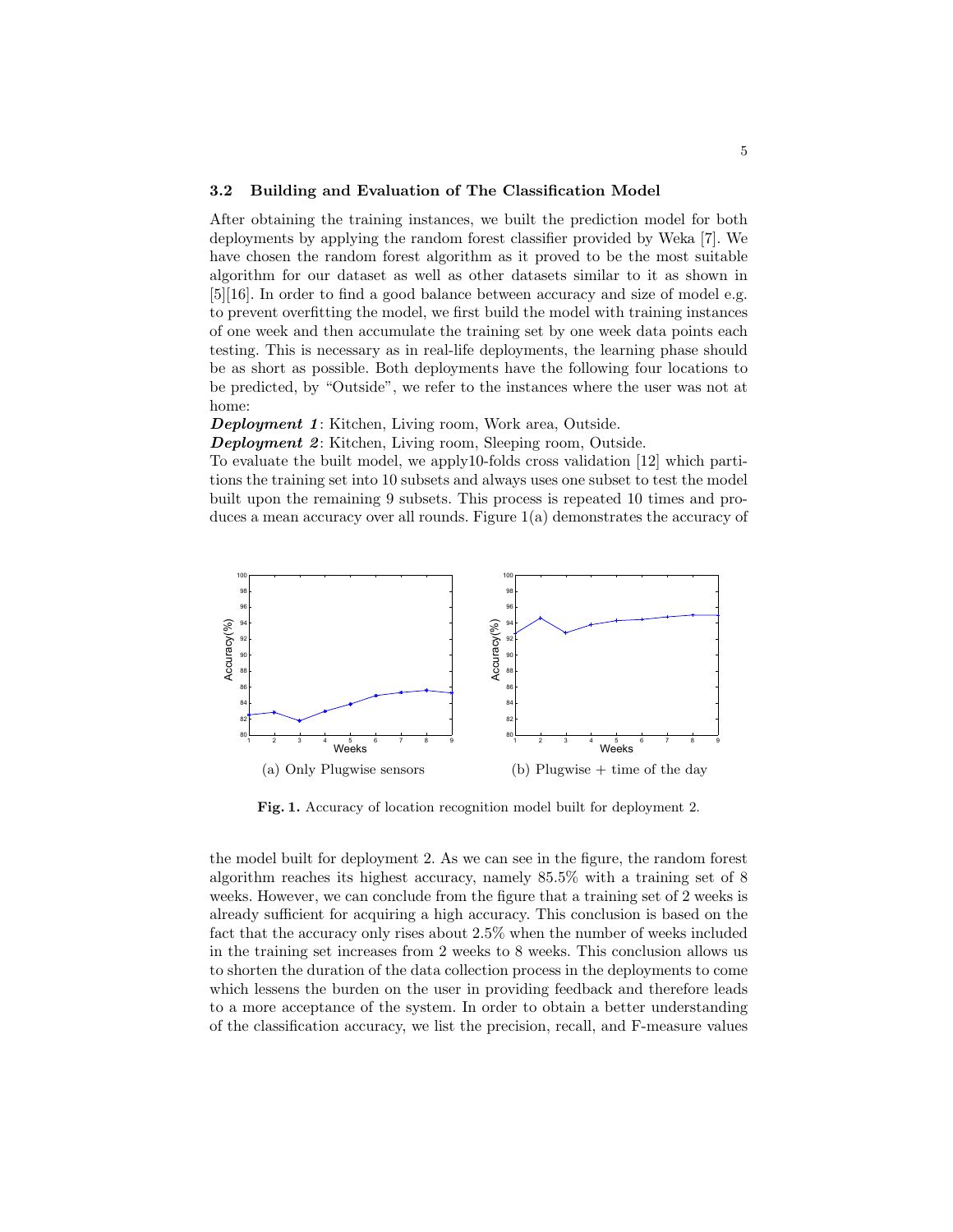| <b>Classes</b>            |            |                  | Precision Recall F-Measure |
|---------------------------|------------|------------------|----------------------------|
| $(K)$ itchen              | 87.40\%    | 49.30% 64.10%    |                            |
| $(S)$ leeping room 76.70% |            | 99.80% 86.80%    |                            |
| $(L)$ iving room          | $ 97.70\%$ | $94.10\%$ 95.90% |                            |
| $(O)$ utside              | $0.00\%$   | $ 0.00\% 0.00\%$ |                            |

Table 1. Accuracy by classes for deployment 2 by using two weeks dataset

Table 2. Confusion matrix for deployment 2 by using two weeks dataset

|     | (K)                   | (S)               | (L)               | (O)       |
|-----|-----------------------|-------------------|-------------------|-----------|
|     | $(K)$  49.33%  44.91% |                   | $5.76\%$          | $ 0.00\%$ |
| (S) | 0.10%                 | $ 99.83\% $ 0.07% |                   | $ 0.00\%$ |
| (L) | $2.11\%$              | $3.82\%$          | $ 94.08\% 0.00\%$ |           |
| (O) | $0.34\%$              | 99.49%            | $0.17\%$          | $ 0.00\%$ |

for each location in Table 1. Moreover, we show the associated confusion matrix in Table 2. The result represents the model built for deployment 2 with a training set of 2 weeks. Although the overall accuracy reached by this model is 83% (cf. Figure 1(a)), the recall values of the classes "Kitchen" and "Outside" are very low with 49.3% and 0% respectively as shown in Table 1. In order to understand the reasons for this phenomenon, we have to look on the confusion matrix in Table 2. From the confusion matrix, we can see that 44.91% of the instances of the class "Kitchen" have been falsely classified as "Sleeping room" instances. Besides, almost all the instances of the class "Outside" have also been falsely classified as "Sleeping room" instances. This can be explained based on the following facts. First of all, the confusion between the classes "Outside" and "Sleeping room" can be returned to the fact that when the user is outside or sleeping, all Plugwise sensors were almost keeping in silence as no appliances are required to perform these activities. Although, there are some values of Plugwise sensors (e.g. lamp sensor) related to the "Sleeping room" class stored in the dataset, the lamp was in most cases not turned on while sleeping. Furthermore, the instance of the class "Outside" were classified as "Sleeping room" and not the other way around because "Sleeping room" is a dominant class. This is due to the fact that the duration of sleeping is much longer than that of being outside in this deployment which leads to more training instances for the class "Sleeping room" than for the class "Outside". The activity of "Eating" was the major reason of falsely classifying instances of "Kitchen" into "Sleeping room". This activity is supposed to be identified through the Plugwise sensor connected to the radio in the kitchen. However, the radio was not always turned on or only turned on for a part of time during the activity of "Eating". To solve this problem, we need a strong discriminator which can help distinguishing the classes "Outside" and "Sleeping room". We thought about a feature which can be used in the learning process in order to achieve this task. One feature which can fully perform this role is the time of the day. By using the time of the day as a feature for building the machine learning model, we add a strong discriminator especially between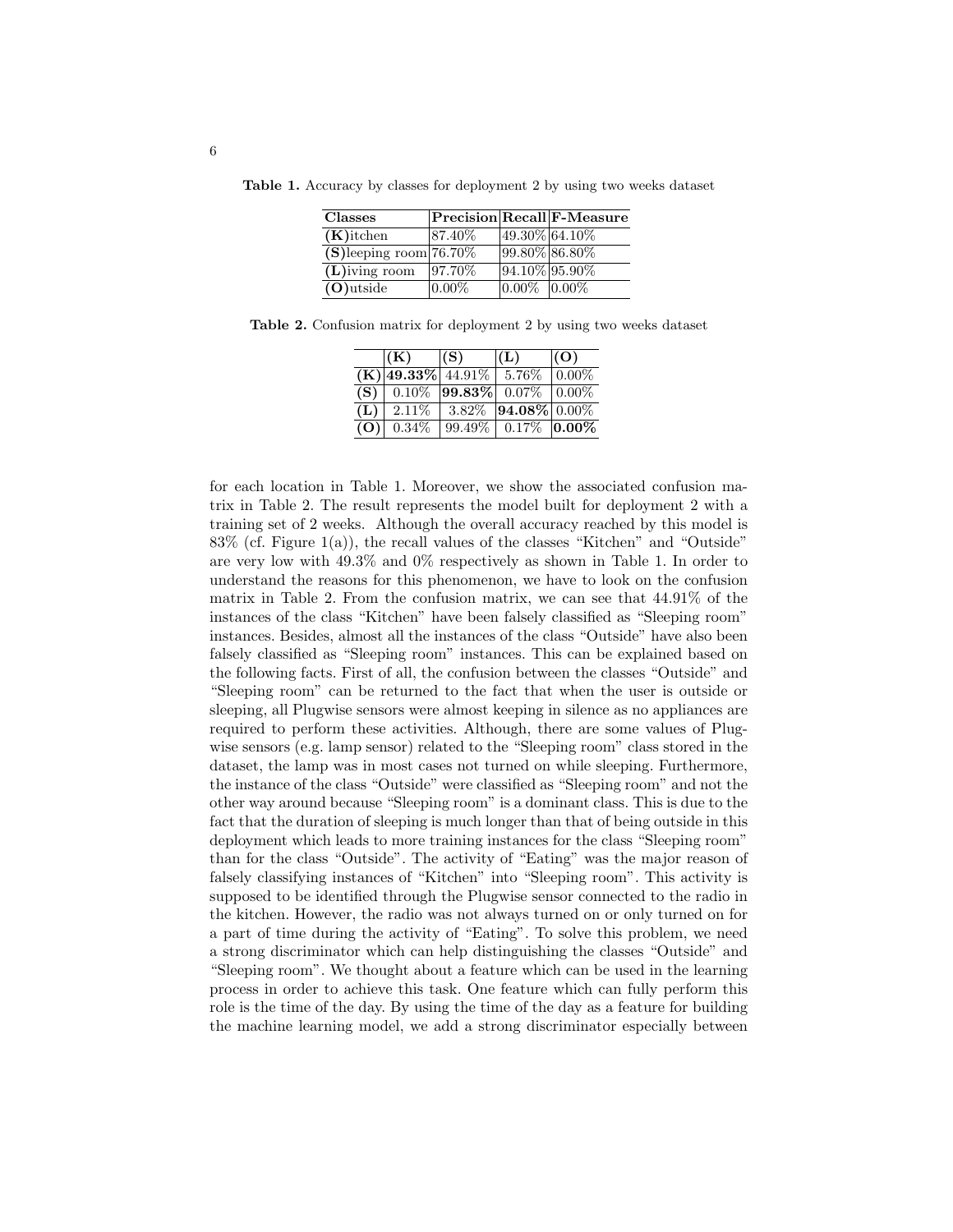Table 3. Accuracy by classes for deployment 2 by using two weeks dataset (with time)

| Classes                   |            |                    | Precision Recall F-Measure |
|---------------------------|------------|--------------------|----------------------------|
| $(K)$ itchen              | 81.80%     | 73.30% 73.30%      |                            |
| $(S)$ leeping room 98.20% |            | $ 99\% $           | $ 98.60\%$                 |
| $(L)$ iving room          | $ 96.10\%$ | $ 96.80\% 96.50\%$ |                            |
| $(O)$ utside              | 83.50\%    | 86.30% 84.90%      |                            |

Table 4. Confusion matrix for deployment 2 by using two weeks dataset (with time)

|           | (K)                | $\mathbf{S}$      | (L)                | (O)        |
|-----------|--------------------|-------------------|--------------------|------------|
|           | $(K)$ 73.32% 9.59% |                   | $4.99\%$           | 12.09%     |
| (S)       | $0.99\%$           | $ 98.97\% $ 0.03% |                    | $0.0\%$    |
| (L)       | $0.65\%$           | $0.0\%$           | $ 96.84\%  2.50\%$ |            |
| <u>(Ο</u> | $7.77\%$           | $0.33\%$          | $5.57\%$           | $ 86.31\%$ |

the classes "Outside" and "Sleeping room". We use the "hh:mm:ss" time format as Weka can deal with this time format automatically. After using the time as a feature in addition to the previous features, the overall accuracy of the model has increased as shown in Figure 1(b). To better understand the effect of adding the time to the feature set, we present the precision, recall, and F-measure values for each location in Table 3. Furthermore, we present the associated confusion matrix in Table 4. The results in these two tables have been achieved for deployment 2 with a training set of 2 weeks. As we can see from Table 3 and Table 4, the time has functioned as a strong discriminator between the class "Sleeping room" and the classes "Outside" and "Kitchen" respectively. The use of the time as a feature makes it easy to solve the confusion between the class "Sleeping room" and the class "Outside" as the user in deployment 2 always goes outside during the day and not during the night. The location "Kitchen" can also benefit from the usage of time as a feature, because the user performs most of his activities in the kitchen during the day.

## 4 Mining Human Behavioral Patterns

As humans tend to follow a regular routine in their daily life, their everyday activities tend to happen in a certain order which mostly repeats itself everyday. Discovering temporal relations between these daily activities may assist in enhancing the accuracy of our activity detection framework. Hence, in this section, we first try to detect any behavioral patterns which might exist in the data collected in both deployments and then we examine whether these detected patterns can help increasing the accuracy of the activity detection framework we have previously developed.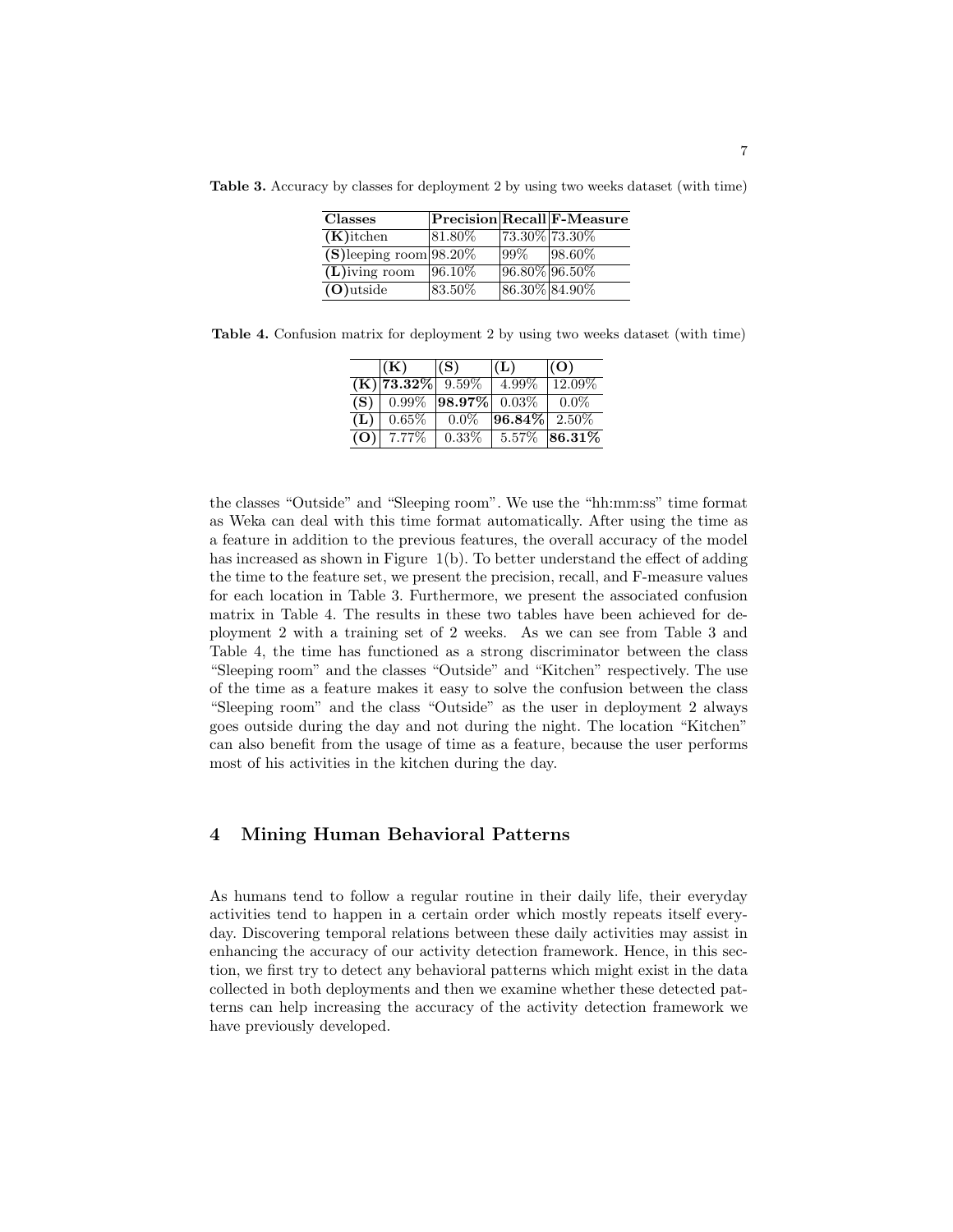#### 4.1 Extraction of Temporal Activity Patterns

As mentioned in [3], temporal relations between two activities (A, B) can be represented as A happens after B, before B, overlaps with B and so on. According to the user feedback in both deployments, activities were performed consecutively one after another which was a precondition for our dataset. Hence, we only examine the "before" and "after" relations between two activities. In the following section, we introduce four terms related to the analysis before explaining the operations of the pattern mining process.

Episode: According to [15], an episode is characterized by a pair of begin and end timestamps, during which one or more activities can happen. As the user's daily activities are the major interest of our analysis, we specify the duration of an episode as a single day. Hence, an episode is composed of all activities performed during the day, namely all the activities between timestamps [00:00:00, 23:59:59]. This concept is expressed in Eq. 2, where  $A$  represents one activity,  $T$  is the associated timestamp,  $n$  is the number of activities of the day, while  $d$  refers to the number of days in that deployment. After that, we construct an episode dataset by collecting all episodes during the whole deployment. By examining the dataset, we obtained 64 valid days for deployment 1 and 61 valid days for deployment 2. Days of deployment 1 are much less than the actual duration of the deployment (about 82 days). This is due to the fact that the feedback was not provided by the user in the last 18 days.

$$
Episode_i =  \qquad i \in [1, d]
$$
 (2)

Sequence: A sequence is formed by at least two successively performed activities. For instance, <Eating, WatchingTV> means the activity "Watching TV" happens directly after "Eating".

#### 4.2 Apriori Algorithm

For the extraction of the temporal relations between activities, we apply the Apriori algorithm [1] which aims to discover frequent activity sequences based on what is called their support and confidence:

Support: In our case, support measures the frequency of an activity sequence appearing in the episodes dataset. It is computed as the number of episodes that contain this sequence, divided by the total number of episodes (Eq. 3). A frequent sequence can be defined as a sequence whose support is larger than a predefined threshold (minSupp).

$$
Support() = \frac{\#episodesContinning }{\#episodes}
$$
(3)

Confidence: It represents the dependency between two activities i.e. the probability that one activity occurs given that a certain previous activity has occurred. Hence, confidence for the sequence  $\langle A, B \rangle$  is computed as the support of  $\langle A, A \rangle$ B> divided by the support of A. The main principle of the Apriori algorithm is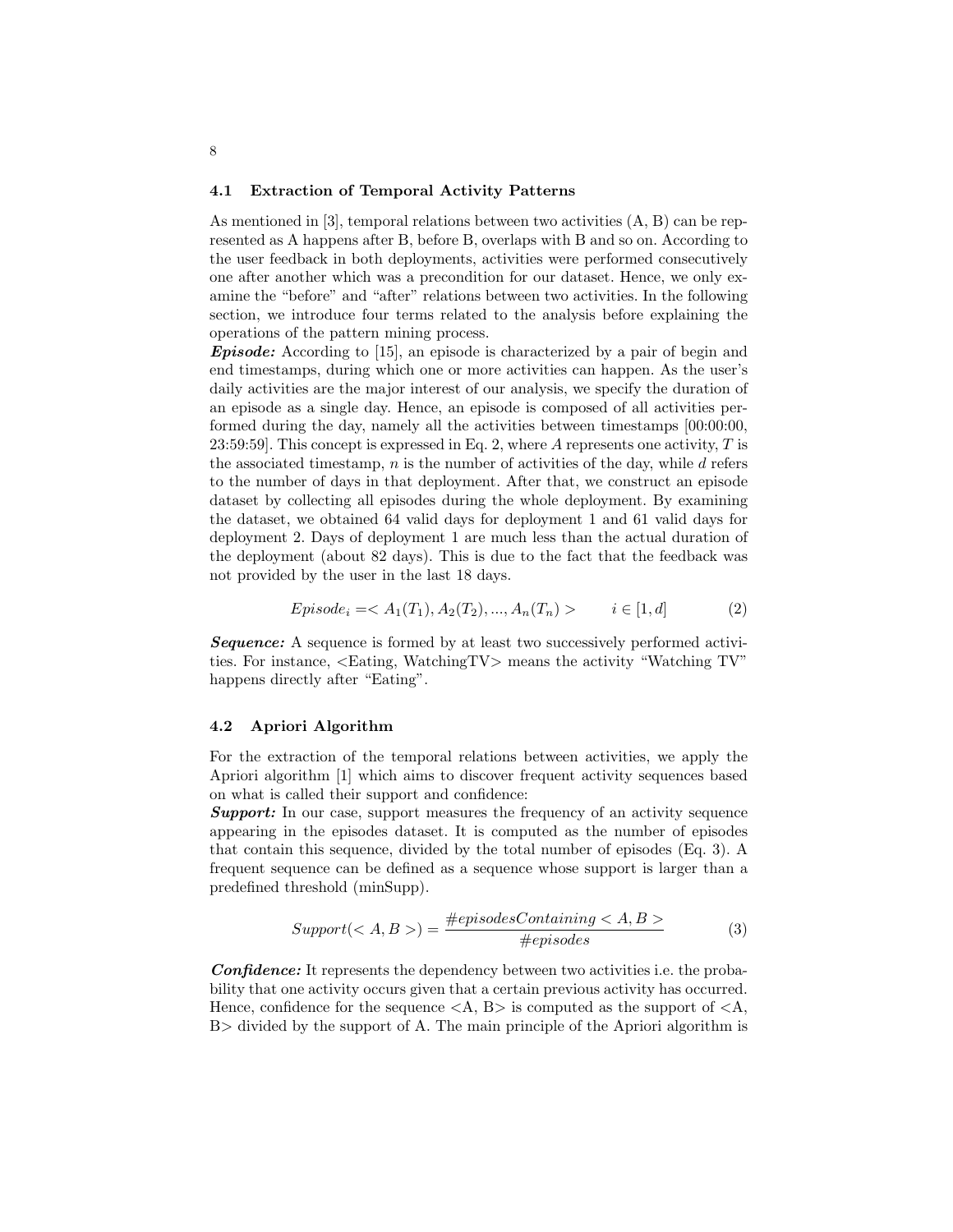Table 5. Examples of temporal activity patterns

| A                                 | $ {\rm Cobking} $ Eating |                           | Making Coffee |
|-----------------------------------|--------------------------|---------------------------|---------------|
| B                                 |                          | Eating WorkingAtPC Eating |               |
| <b>Supp.</b> $(\%)$ $\sqrt{25.0}$ |                          | 51.6                      | 28.2          |
| Conf. $(\%)$ 84.2                 |                          | 67.4                      | 153.1         |

to scan the whole episodes dataset in order to find all frequent items (activities) and exclude those which are rarely performed. However, a rarely performed activity does not necessarily imply the nonexistence of a regular temporal activity pattern which involves this activity. An example from our dataset is the "Reading" activity. This activity has a support of 4.7% in deployment 1. However, if the user always sleeps after reading, then the sequence  $\langle$ Reading, Sleeping $\rangle$  can also be considered as a meaningful pattern due to its high confidence. As shown above, a threshold has to be specified which determines the minimum value the support of a sequence should have in order to be considered by the Apriori algorithm as a regular sequence. This threshold is called the minSupp. On one hand, a high minSupp value might cause the exclusion of meaningful patterns because it involves activities with low support value. On the other hand, a small minSupp value might cause the generation of a numerous number of meaningless patterns by the Apriori algorithm. In order to overcome this problem, we utilize the multiple minimum supports mechanism [14]. This mechanism assigns a  $minSupp_i$ to each item  $(A_i)$  by multiplying a user defined global miniSupp by the item's own support as shown in Eq. 4. By doing this, useful patterns regarding to the rarely performed activities will not be neglected during the process. Meanwhile, patterns regarding to one activity with support lower than the assigned minSupp will be filtered out. Therefore, we define the global minsupp as  $18\%$ .

$$
minSupp_i = global\_minsupp \times support(A_i)
$$
\n(4)

By applying Apriori algorithm, we obtained a list of temporal activity patterns for each deployment. Table 5 lists some of the extracted patterns from the first deployment where A denotes the previous activity and B denotes the current activity. As we can see from the table, the user usually starts with the eating activity directly after cooking with a confidence of 84.2%. After eating he often works at PC with a confidence of 67.4%. The activity after making coffee is also eating with a confidence of 53.1%. These examples show the existence of a certain routine in our daily life. In the following section, we use the extracted patterns in the activity detection process in order to see if it can help improving the accuracy of this process.

#### 4.3 Utilizing Patterns in Activity Detection

In this step, we integrate the patterns extracted by Apriori algorithm as extra features in building the activity prediction model. The features we used for the activity detection process were the maximum sensor values (Plugwise and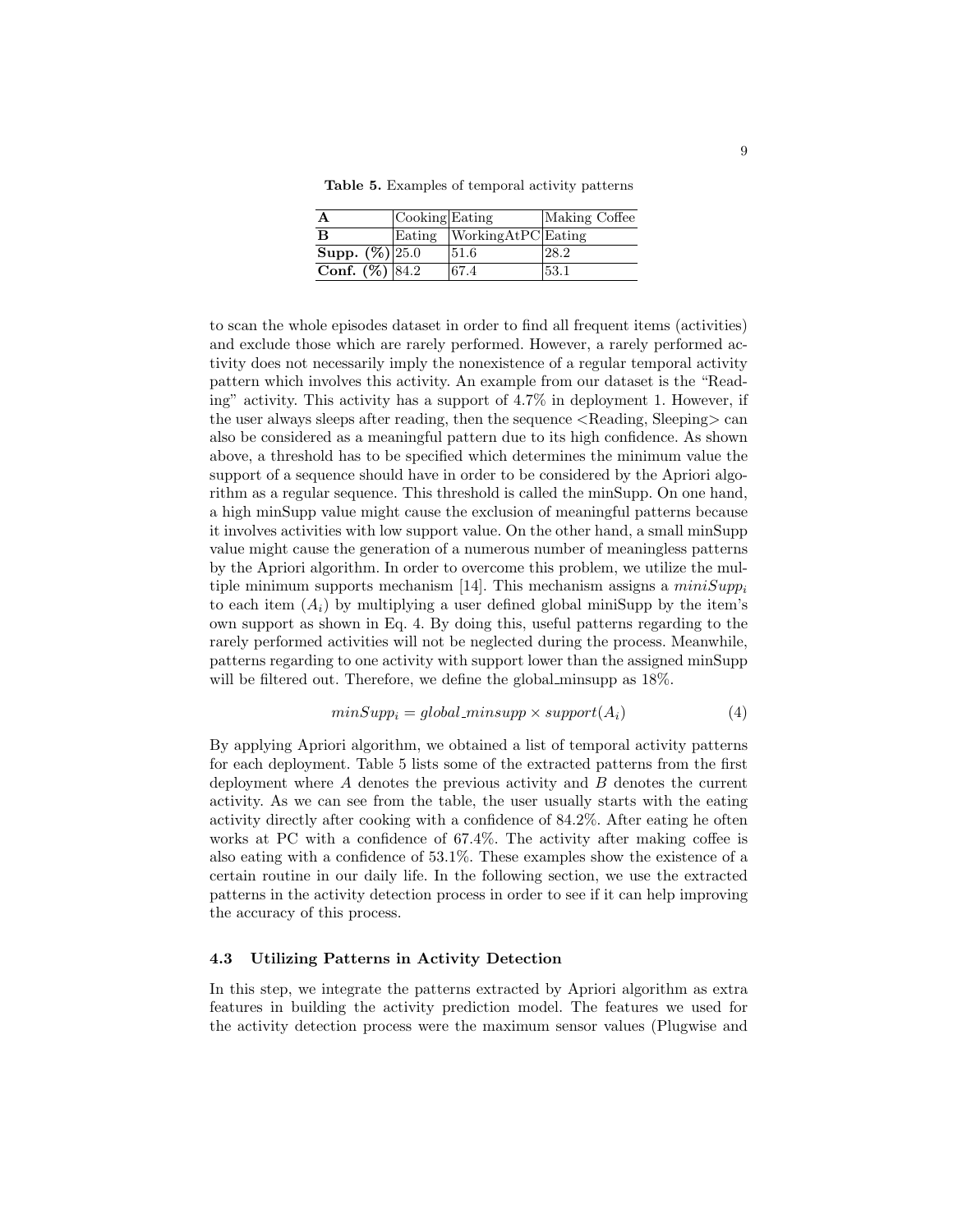|                  | Deployment 1 |                                       | Deployment 2 |           |
|------------------|--------------|---------------------------------------|--------------|-----------|
|                  |              | Accuracy F-Measure Accuracy F-Measure |              |           |
| without $92.8\%$ |              | 92.7%                                 | 97.3%        | $ 97.3\%$ |
| with             | $ 96.1\%$    | 96.1%                                 | 98.3%        | 98.3%     |
|                  |              |                                       |              |           |

Table 6. Activity detection accuracy with and without patterns (random forest)



Fig. 2. Activity detection accuracy by classes, results of with and without patterns are compared.

– Pikkerton) in timeslots of two minutes. As extra features, we added the previous activity combined with the most likely current activity as it appears in the sequences extracted by Apriori algorithm. Hence, the new feature vector is a combination of all these features as shown in Eq. 5, where  $A_{n-1}$  and  $A_n$  represent the previous and the most probable current activity respectively. For labeling the instances, we use the user feedback denoted as  $Class(slot_i)$ .

$$
Instance_i =   
\n
$$
A_{n-1}, A_n, Class(slot_i) > i \in [1, m]
$$
\n(5)
$$

Table 6 shows the accuracy of the activity detection process for both deployments before and after adding the patterns extracted by Apriori algorithm. The used classification algorithm is random forest. The overall accuracy explicitly increases after adding the patterns. Furthermore and in order to obtain a more comprehensive representation of the classification accuracy for each individual activity, Figure 2 shows the results coming from deployment 2 using random forest. As we can see in Figure 2, the detection accuracy of each activity has also explicitly increased after adding the patterns. The reason for this improvement is that, besides the intrinsic features of the activities, namely the sensor readings, the machine learner will also learn the temporal relations between the activities from the patterns, thus recognize activities that occur in certain patterns more accurately.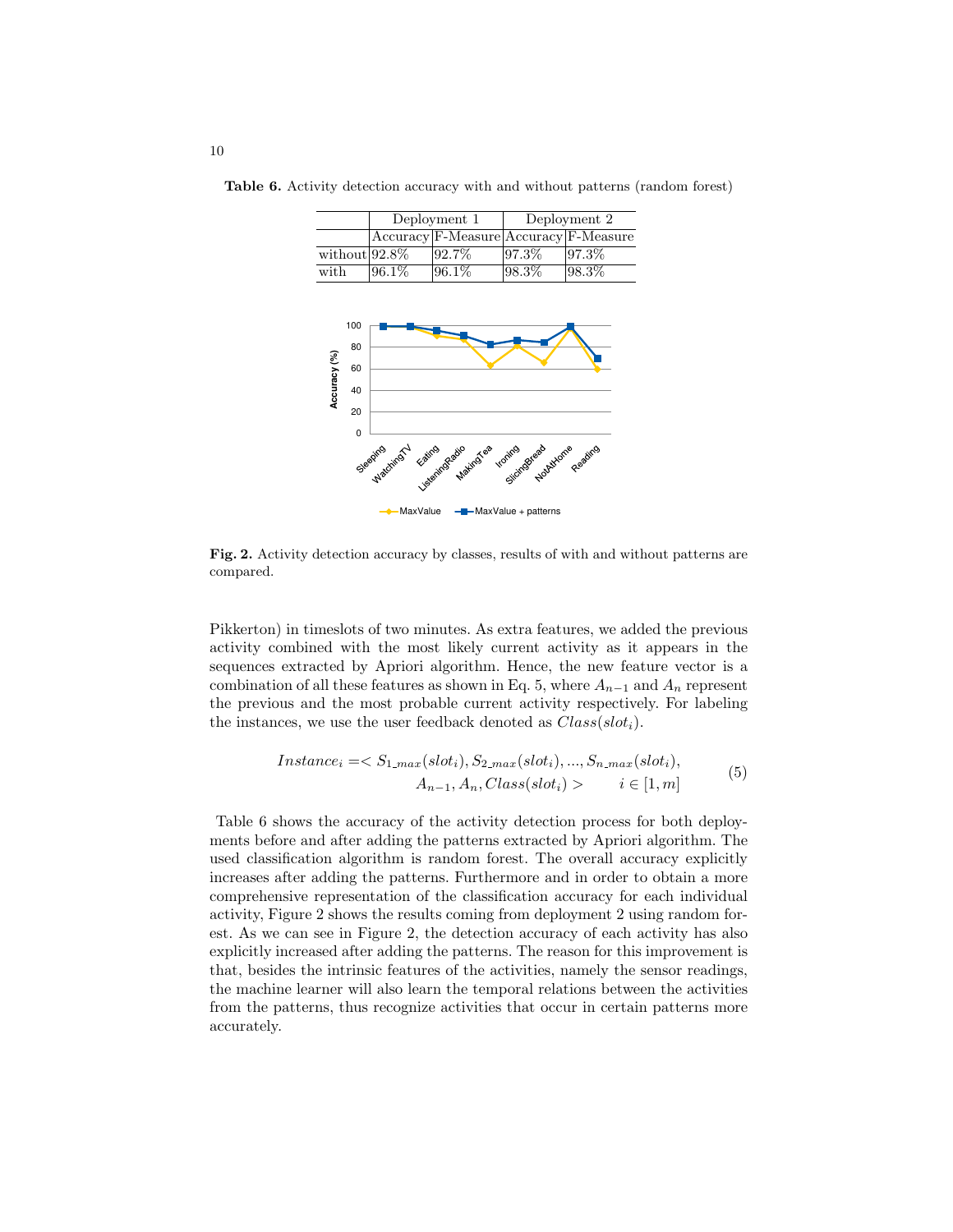## 5 Analysis of The Daily Power Consumption Traces

In this section we focus on the analysis of daily power consumption traces in our two deployments. The main goal is to understand the daily power consumption of individuals in smart homes and to find out based on time series analysis if the people follow a regular power consumption pattern which repeats itself over the days. The result of this analysis can be of great importance in many application scenarios: it can help developing applications which allow individuals living in smart homes to inspect their energy usage over the time leading to a more energy-aware power consumption behavior. Besides, it can be of great benefit to utility companies which by knowing the power consumption behavior of their customers can recommend a more suitable tariff and direct the smart grid to work more efficiently, thus to save energy.

## 5.1 Obtaining Hourly Power Consumption of Each Day

For the analysis to be conducted, we first need to compute the hourly power consumption of each day. We calculate the power consumption for each hour by summing up the power consumption within all timeslots of two minutes in that hour. However, since Plugwise values are stored in unit "Watt", we need to convert them into "Wh" (Watt hour) for acquiring the power consumption. To do this, we first compute the associated power consumption of each Plugwise sensor in each timeslot. This is achieved by averaging the readings of each sensor in that timeslot and dividing the average value by 30. We divided the average by 30 as we only need the power consumption in timeslots of two minutes. Then, for obtaining the total power consumption in each timeslot we sum all the converted values of the Plugwise sensors in that timeslot. The computation is indicated in Eq. 6, where  $j$  denotes the sensorId,  $i$  denotes the ith timeslot,  $S_i(Slot_i)$  denotes the average value of sensor j during timeslot i, and n denotes the number of sensors. To compute the total power consumption in an hour, we sum up the power consumption in all timeslots within that hour as indicated in Eq. 7 where  $m$  denotes the number of timeslots, and  $h$  denotes the hour of the day.

$$
P_{slot_i} = \frac{\sum_{j=1}^{n} S_j(Slot_i)}{30} \tag{6}
$$

$$
P_h = \sum_{i=1}^{m} P_{slot_i} \qquad h \in [1, 24] \tag{7}
$$

To make the results more comprehensive, we plot the obtained hourly power consumption for each day. Figure 3 shows an example in which we see that the user consumes more energy from 01:00 pm to midnight than from 3:00 am to noon. When comparing this distribution to another one obtained from the same deployment as shown in Figure 4, we can easily observe the similarity between these two distributions. In both days, the user followed a similar power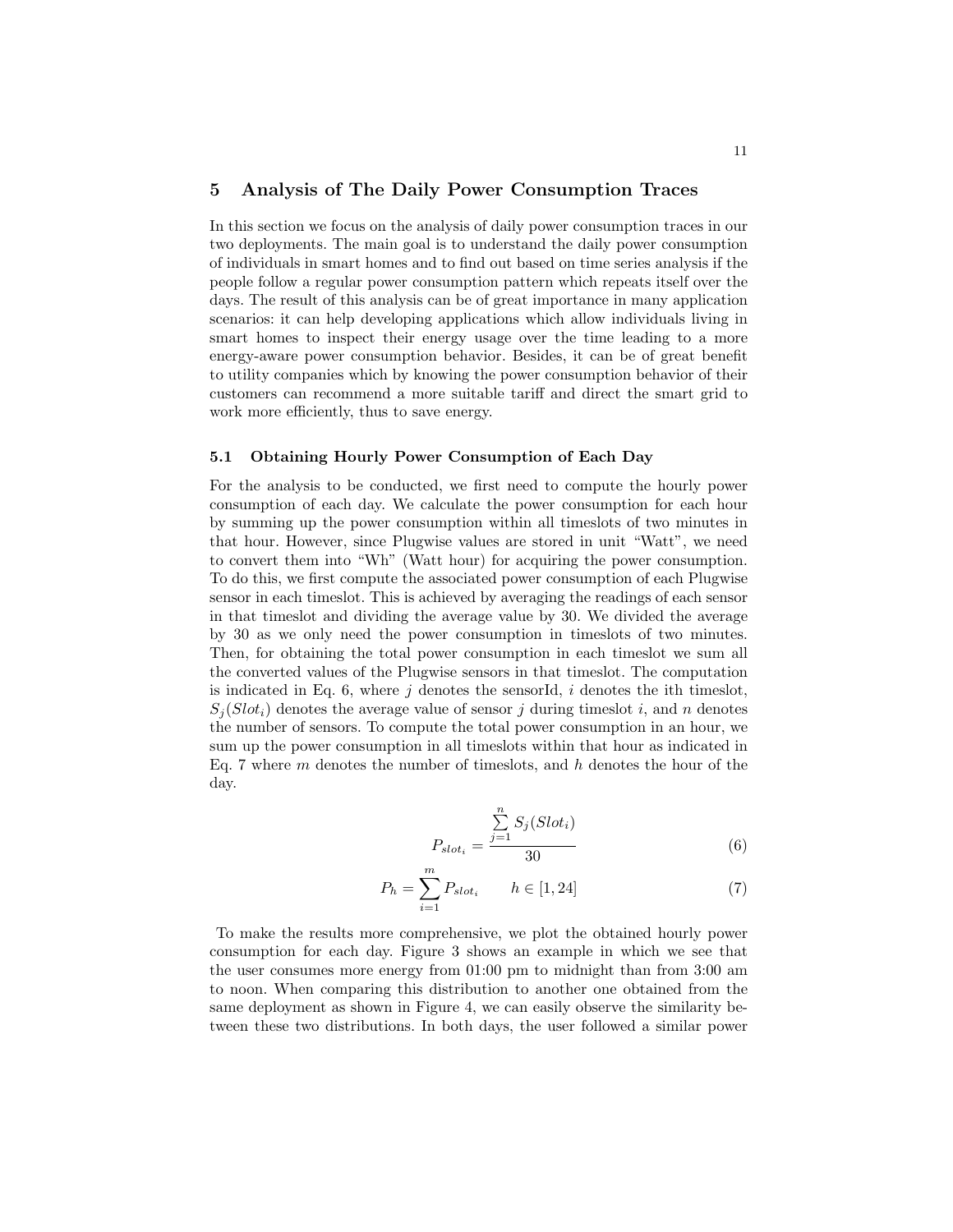

Fig. 3. Power consumption with regard to the hours of the day on 2013-04-06 from deployment 1.



Fig. 4. Hourly power consumption distributions on 2013-04-06 and 2013-05-21 from deployment 1, consumption values are normalized.

consumption pattern only shifted in time. The values in the figure are all normalized so that they have a mean of zero and a standard deviation of one for the purpose of comparison. Based on our observation from Figure 4, we conduct a similarity comparison process on all the distributions which belong to the same deployment. By verifying that all the distributions from the same deployment follow some level of similarity, we can prove the user to have a regular power consumption behavior which is the goal of this experiment as stated before. In the following section, we introduce the process of similarity comparison, the used algorithm, as well as the obtained results.

$$
Similarity = \frac{1}{1 + warping\_score}
$$
\n(8)

## 5.2 Similarity Comparison

Similarity comparison between two time series can be conducted using several algorithms. One of the these popular algorithms is the approach of symbolic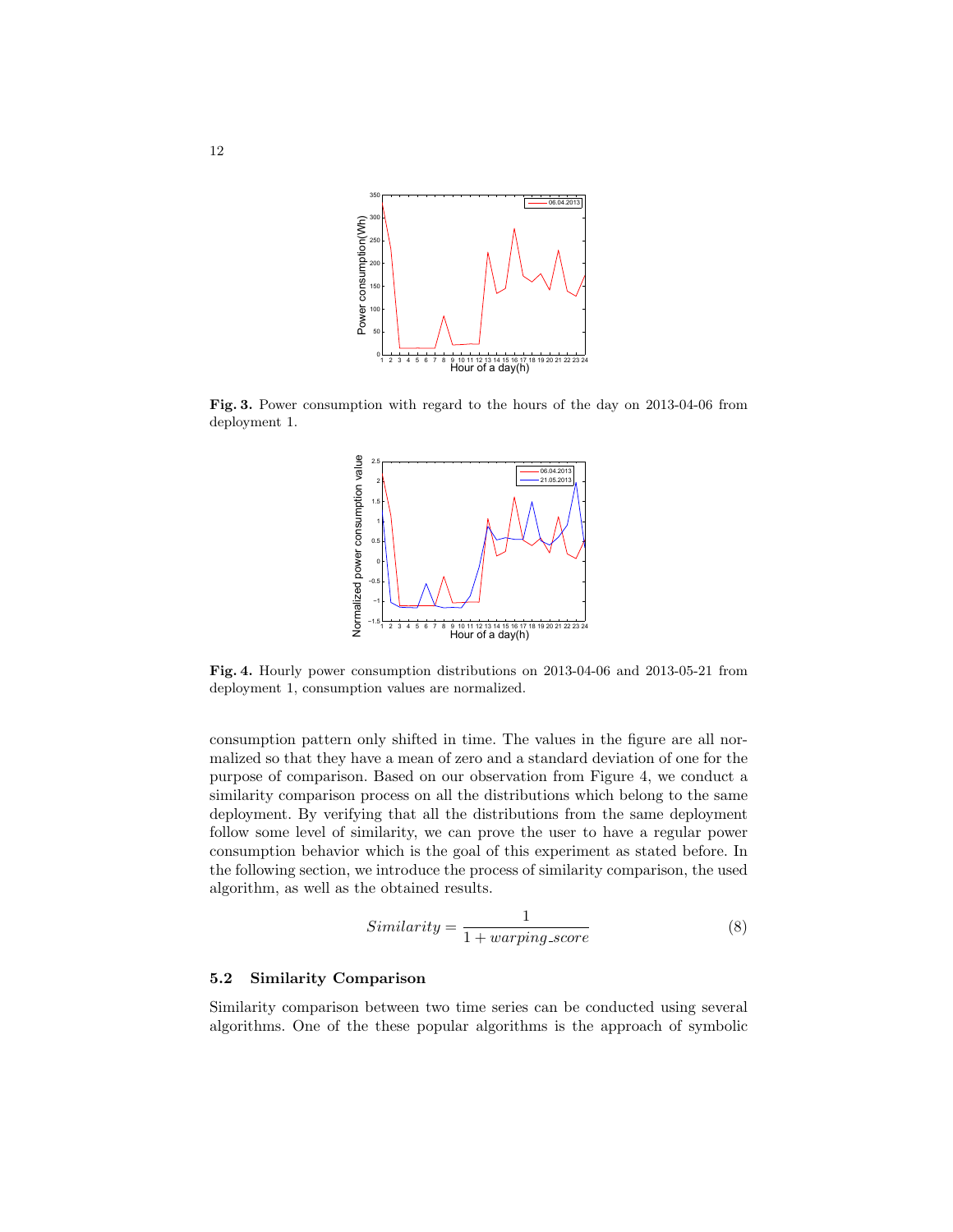Table 7. Results of similarity comparison of power consumption distributions in each deployment

|                   | Deployment 1 Deployment 2 |        |
|-------------------|---------------------------|--------|
| Min_similarity    | 81.72%                    | 88.13% |
| Max_similarity    | 97.13\%                   | 97.68% |
| $Avg\_similarity$ | $90.32\%$                 | 93.50% |

representation [13] in which we convert each time series into a sequence of symbols and calculate the distance of these resulting sequences of symbols. The main disadvantage of this approach is that it does not take time shifting into consideration. Thus, it will not recognize two series like the ones shown in Figure 4 similar to each other only because they are shifted in time. In order to address this problem, we apply the Dynamic Time Warping (DTW) algorithm [10] which aims to find the best alignment between two time series. The result is represented by a warping path that indicates how each point of one distribution is aligned to the point of another distribution. Besides, it also produces a warping score to indicate the distance between two distributions after the alignment. In order to verify the similarity between each pair of distributions, we converted the warping score into a similarity measure based on Eq. 8 as clarified in [9]. The result after applying the DTW algorithm is a set of similarity values coming from the warping scores after comparing all the distributions. Table 7 summarizes the minimum, maximum as well as the average similarity obtained from both deployments. As shown in the table, the power consumption distributions in deployment 1 are at least 81.72% similar to each other while the minimum value in deployment 2 reaches a similarity value of 88.13%. The maximum values in both deployments exceed 97%. Moreover, daily power consumptions in deployment 1 are 90.32% similar to each other on average. The average value reaches 93.50% in deployment 2. As a result of this analysis we can conclude that the daily power consumption in both deployment follows a regular pattern which confirms the fact that the inhabitants in both deployments tend to consume power in a regular pattern which repeats itself everyday. Additionally, as similarity values from deployment 2 are higher than those from deployment 1, we can say that the user in deployment 2 tends to have a more regular power consumption behavior. In order to verify these results, we conducted a further analysis in the following section in which we examine abnormal power consumption values which occur very rarely in both deployments but might contradict with our conclusion in this section. By examining these values and showing that they are rare and untypical, we make our conclusion in this section more reliable.

#### 5.3 Further Analysis

In order to filter out abnormal power consumption behavior, we extracted the minimum and maximum power consumption of each hour over the whole deployment. Using these values we formed an area as shown in Figure 5(a) where the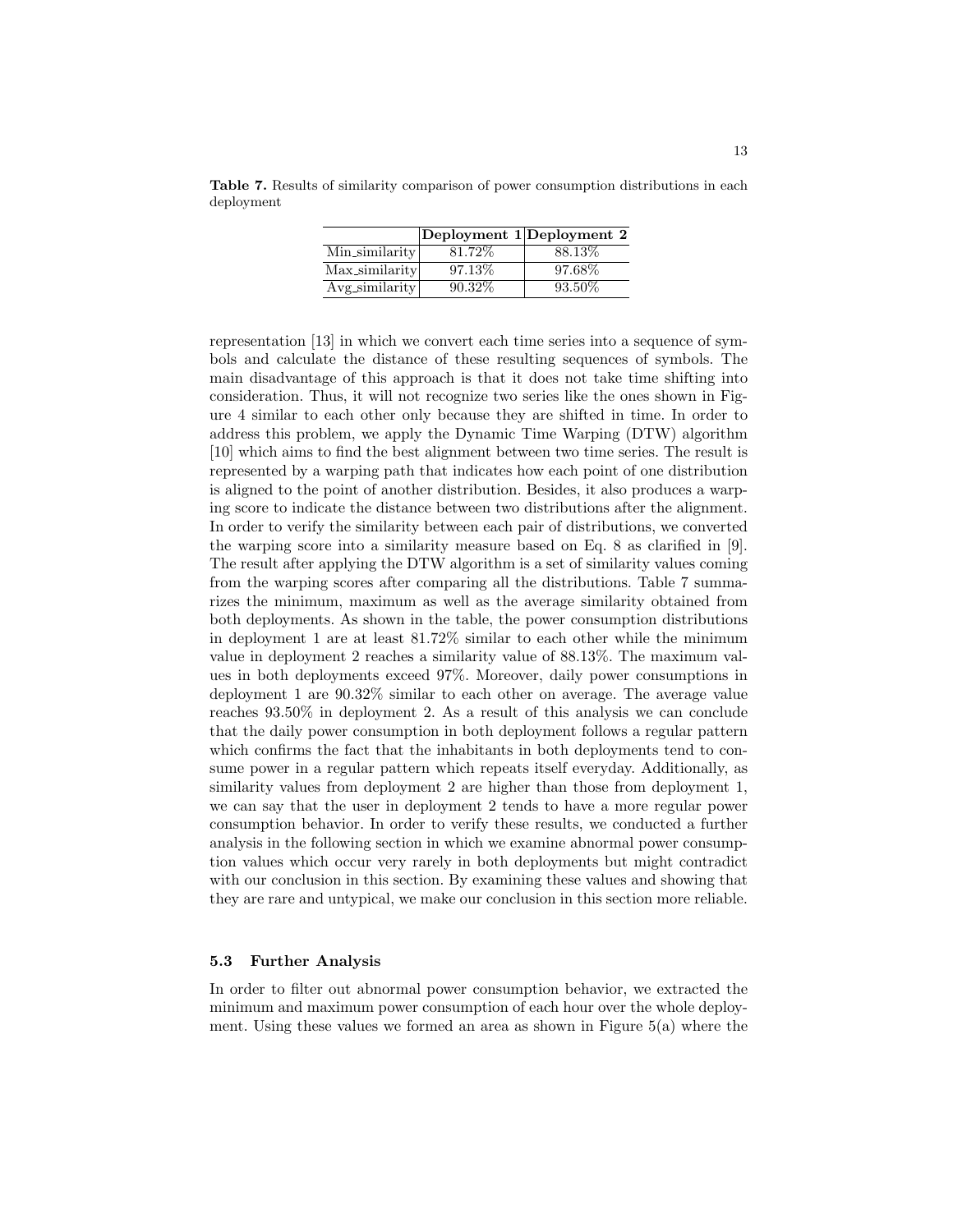

Fig. 5. The generation of normal power consumption range for deployment 2.

x axis represents the hour of the day, and the  $y$  axis represents the associated power consumption. By doing this, all power consumption values are ensured to be contained in this area. Figure  $5(a)$  is generated from the values of deployment 2. As we can see from the figure, although the daily energy distributions were verified to follow similar trend, they fluctuate in a certain range. At some point in time, the fluctuation is especially large. For instance, value at 14:00 varies from 0 to 160Wh. In order to verify whether the peaks in Figure  $5(a)$ are only outliers and do not represent the regular power consumption behavior, we defined an empirical threshold which is equal to the double of the average hourly power consumption. If the power consumption at a certain hour exceeds this threshold, this consumption is considered to be an outlier and thus should be excluded from the dataset. The threshold for cropping the area is indicated in the dashed line in Figure  $5(b)$ . Figure  $5(c)$  is the cropped area which covers the majority of the power consumption values. As we can see from the figure, a part of the area was cropped out, especially the peaks. This verifies that the peaks are actually the abnormal power consumption values and do not reflect the regular consumption pattern. Figure 5(d) depicts the remaining area after cropping. The dotted line with the asterisks indicates the average value after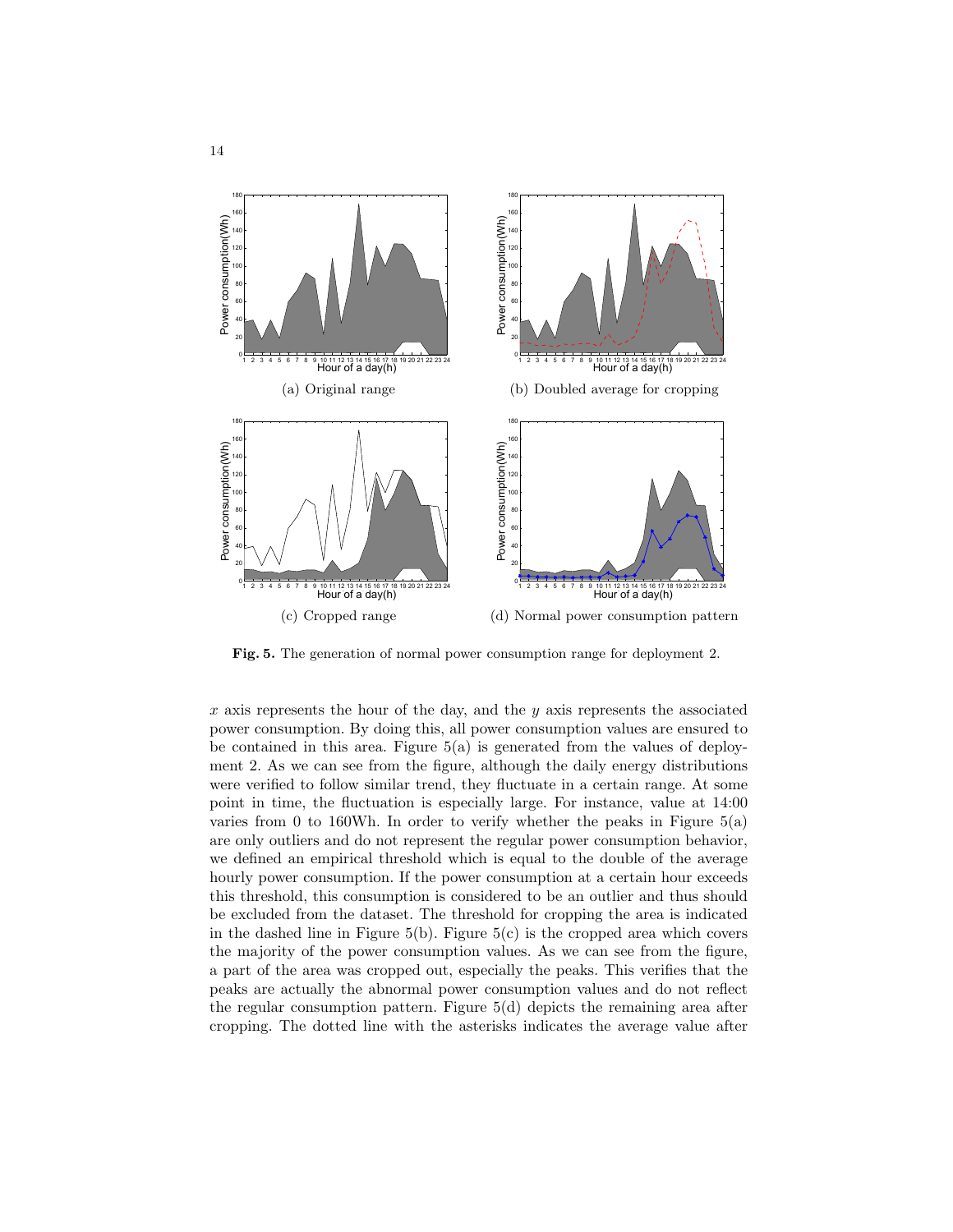removing the outliers. As shown in the figure, the power consumption keeps low from the beginning of the day to the midday. There are several reasons for this phenomenon. First of all, the user normally sleeps during some hours of this range which leads to almost no power consumption. Furthermore and according to the user feedback, the user in deployment 2 used to get up early. The activity after getting up was either eating or going out with both activities having low power consumption. Although the radio was used sometimes during eating, only small amount of energy is required for this activity. Another activity which happens in the morning is "Making Tea". Although this activity consumes a high amount of energy, it was only performed three times during the whole deployment with a short duration. This also explains why some outliers existing during this period. The higher power consumption in later hours is mainly due to the activity of "Watching TV". The extracted power consumption range can be of great benefit and importance in many application scenarios. One application scenario is security combined with energy conservation in which the user can be alerted if her/his real-time power consumption exceeds the normal power consumption area.

## 6 Conclusions

In this work we presented three experiments conducted on our SMARTEN-ERGY.KOM dataset. In the first task, we successfully built a classification model that is able to predict a user's current location based on his real-time power consumption. In the second experiment, we extracted the temporal relations between the activities performed in each deployment. Furthermore, we showed that these temporal patterns can be treated as features for improving the accuracy of our activity detection platform. In the third experiment, we studied the distributions of daily power consumption with regard to the hours of the day. By comparing the similarity of these distributions we showed that the user in each deployment has a regular power consumption behavior. Moreover, we extracted the normal power consumption pattern for each user which can be of great benefit in many application scenarios. Our solution is capable of determining the user's location, activity as well as common patterns. All this information is mainly mined from electricity consumption of common home appliances. Thus, our work is a strong foundation for energy consumption feedback systems and represents the next important step towards energy management systems without a human in the loop.

## 7 Acknowledgments

This work has been financially supported by the German Research Foundation (DFG) in the framework of the Excellence Initiative, Darmstadt Graduate School of Excellence Energy Science and Engineering (GSC 1070) and has been cofunded by the Social Link Project within the Loewe Program of Excellence in Research, Hessen, Germany.